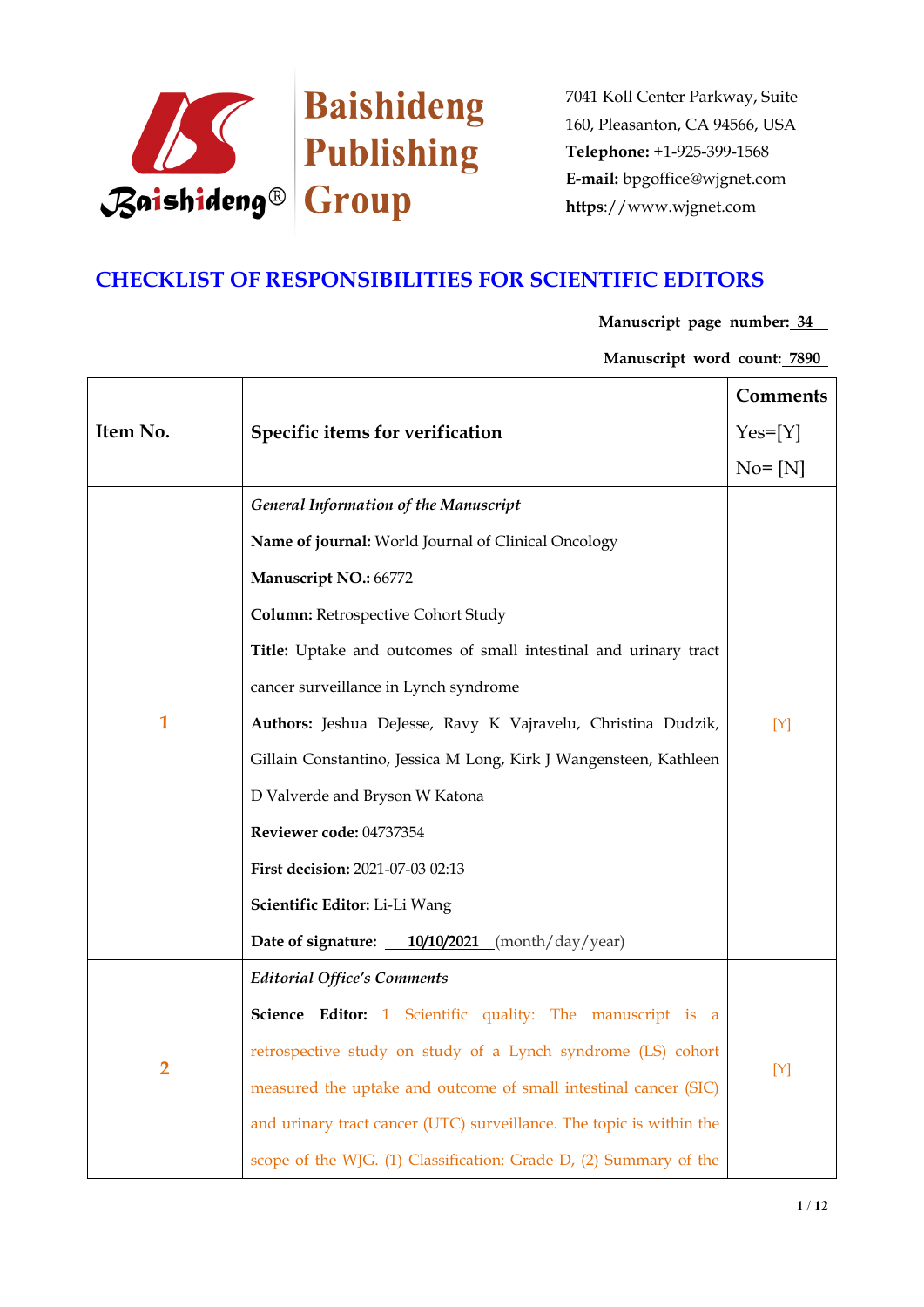

# Baishideng

7041 Koll Center Parkway, Suite 160, Pleasanton, CA 94566, USA **Telephone:** +1-925-399-1568 **E-mail:** bpgoffice@wjgnet.com **https**://www.wjgnet.com

Peer-Review Report: the paper is overall well written, however, several comments made by the reviewer should be addressed in the revision, association between physician and people choosing to undergo surveillance. The preference of MSH2 patients choosing to undergo SIC surveillance and not UTC surveillance than MLH1 patients. Please include PPV / Sensitivity / specificity with 95%CI for your cohort in results section. (3) Format: There are 4 tables, 1 supplementary table and 1 figure; (4) References: A total of 38 references are cited, including 5 reference published in the last 3 years; (5) Self-cited references: There is 1 self-cited references. The self-referencing rates should be less than 10%. Please keep the reasonable self-citations (i.e. those that are most closely related to the topic of the manuscript) and remove all other improper self-citations. If the authors fail to address the critical issue of self-citation, the editing process of this manuscript will be terminated; and (6) References recommendations: The authors have the right to refuse to cite improper references recommended by the peer reviewer(s), especially references published by the peer reviewer(s) him/herself (themselves). If the authors find the peer reviewer(s) request for the authors to cite improper references published by him/herself (themselves), please send the peer reviewer's ID number to editorialoffice@wjgnet.com. The Editorial Office will close and remove the peer reviewer from the F6Publishing system immediately. 2 Language evaluation: Classification: Grade B. 3 Academic norms and rules: No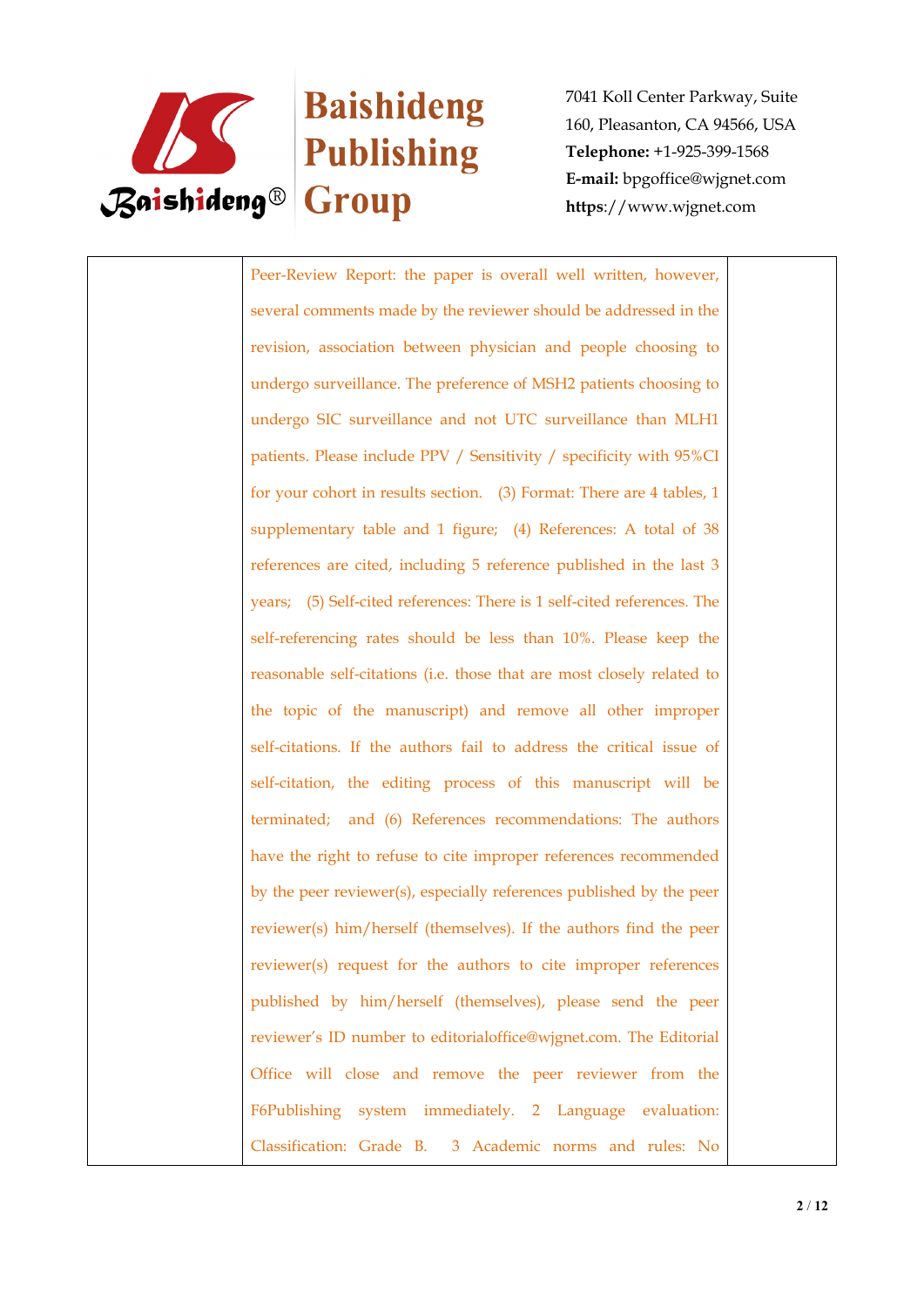

### Baishideng

7041 Koll Center Parkway, Suite 160, Pleasanton, CA 94566, USA **Telephone:** +1-925-399-1568 **E-mail:** bpgoffice@wjgnet.com **https**://www.wjgnet.com

academic misconduct was found in the Google/Bing search. 4 Supplementary comments: This is an invited manuscript. The topic has not previously been published in the WJG. 5 Issues raised: (1) Core-tip audio is missing; (2) The "Author Contributions" section is missing. (3) Conflict-of-Interest Disclosure Form, Copyright License Agreement are missing; (4) Please update manuscript format per journal guideline; (5) Institutional Review Board Approval Form or Document can not be opened, please update. 6 Re-Review: Not required. 7 Recommendation: Transfer to World Journal of Clinical Oncology.

**Company Editor-in-Chief:** 1 Scientific quality: The manuscript is a retrospective study on study of a Lynch syndrome (LS) cohort measured the uptake and outcome of small intestinal cancer (SIC) and urinary tract cancer (UTC) surveillance. The topic is within the scope of the WJG. (1) Classification: Grade D, (2) Summary of the Peer-Review Report: the paper is overall well written, however, several comments made by the reviewer should be addressed in the revision, association between physician and people choosing to undergo surveillance. The preference of MSH2 patients choosing to undergo SIC surveillance and not UTC surveillance than MLH1 patients. Please include PPV / Sensitivity / specificity with 95%CI for your cohort in results section. (3) Format: There are 4 tables, 1 supplementary table and 1 figure; (4) References: A total of 38 references are cited, including 5 reference published in the last 3 years; (5) Self-cited references: There is 1 self-cited references. The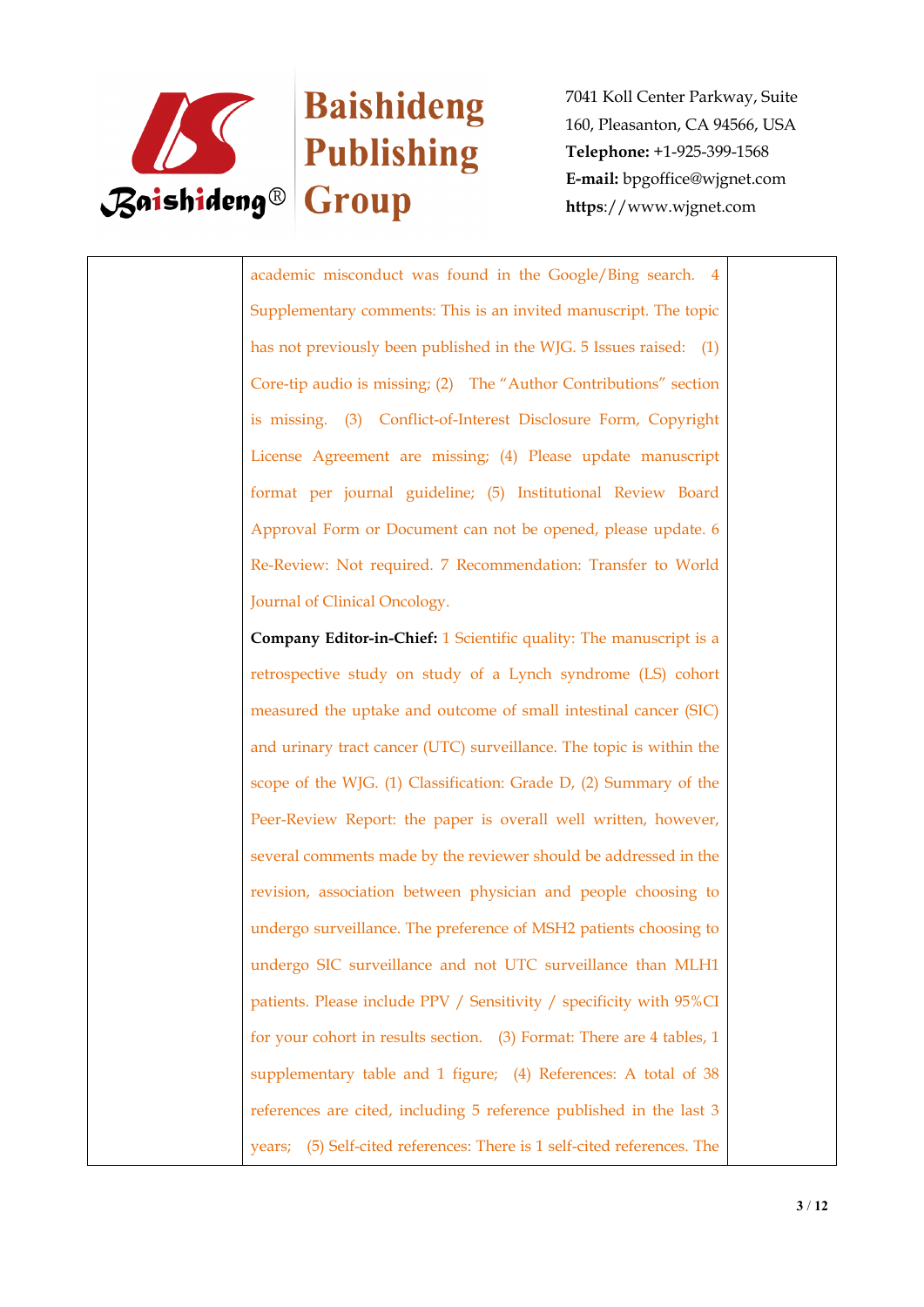

# Baishideng

7041 Koll Center Parkway, Suite 160, Pleasanton, CA 94566, USA **Telephone:** +1-925-399-1568 **E-mail:** bpgoffice@wjgnet.com **https**://www.wjgnet.com

self-referencing rates should be less than 10%. Please keep the reasonable self-citations (i.e. those that are most closely related to the topic of the manuscript) and remove all other improper self-citations. If the authors fail to address the critical issue of self-citation, the editing process of this manuscript will be terminated; and (6) References recommendations: The authors have the right to refuse to cite improper references recommended by the peer reviewer(s), especially references published by the peer reviewer(s) him/herself (themselves). If the authors find the peer reviewer(s) request for the authors to cite improper references published by him/herself (themselves), please send the peer reviewer's ID number to editorialoffice@wjgnet.com. The Editorial Office will close and remove the peer reviewer from the F6Publishing system immediately. 2 Language evaluation: Classification: Grade B. 3 Academic norms and rules: No academic misconduct was found in the Google/Bing search. 4 Supplementary comments: This is an invited manuscript. The topic has not previously been published in the WJG. 5 Issues raised: (1) Core-tip audio is missing; (2) The "Author Contributions" section is missing. (3) Conflict-of-Interest Disclosure Form, Copyright License Agreement are missing; (4) Please update manuscript format per journal guideline; (5) Institutional Review Board Approval Form or Document can not be opened, please update. 6 Re-Review: Not required. 7 Recommendation: Transfer to World Journal of Clinical Oncology.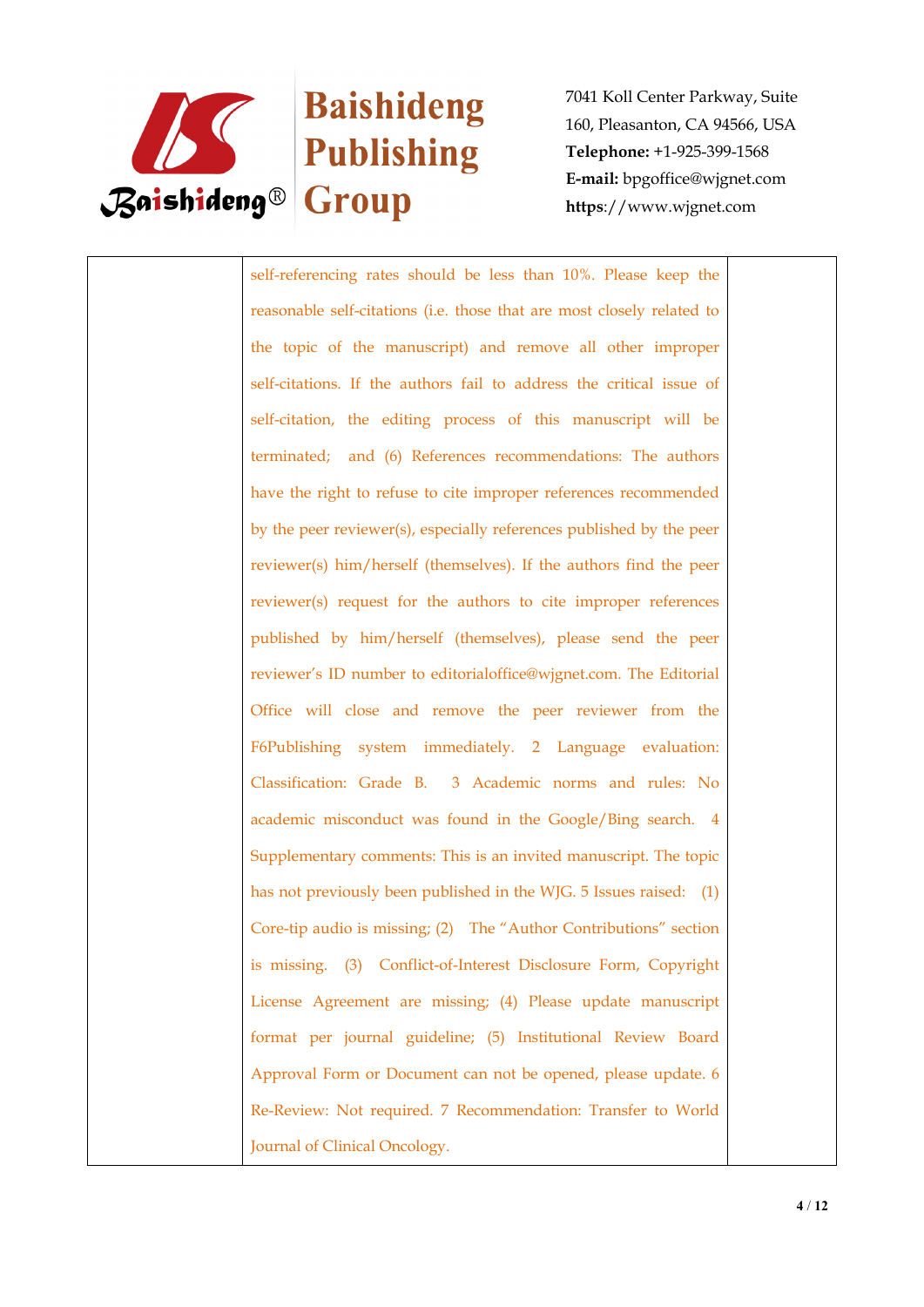

| 3                       | The fixed headings are copied.                                          | [Y]   |
|-------------------------|-------------------------------------------------------------------------|-------|
|                         | The title concisely summarizes the main topic of the study and is       |       |
|                         | not too long (no more than 18 words). Words such as 'exploration',      |       |
| $\overline{\mathbf{4}}$ | 'research', 'analysis', 'observation', and 'investigation' are avoided. | $[Y]$ |
|                         | The title does not start with 'The' and does not include any Arabic     |       |
|                         | numbers or uncommon abbreviations.                                      |       |
| 5                       | A short running title is provided (no more than 6 words).               | [Y]   |
|                         | The authors' full family (sur)names and full/abbreviated first          |       |
| 6                       | names are listed on the title page and are consistent with those        | $[Y]$ |
|                         | listed in the signed BPG Copyright License Agreement form.              |       |
|                         | 'Author contributions' passage describes the<br>The<br>specific         |       |
|                         | contribution(s) made by each author. The author's names are listed      |       |
|                         | in the following format: full family (sur)name followed by              |       |
|                         | abbreviated first and middles names.                                    |       |
|                         | e.g., "Wang CL and Liang L contributed equally to this work; Wang       |       |
| 7                       | CL, Liang L, Fu JF, Zou CC, Hong F and Wu XM designed the               | $[Y]$ |
|                         | research study; Wang CL, Zou CC, Hong F and Wu XM performed             |       |
|                         | the research; Xue JZ and Lu JR contributed new reagents and             |       |
|                         | analytic tools; Wang CL, Liang L and Fu JF analyzed the data; and       |       |
|                         | Wang CL, Liang L and Fu JF wrote the manuscript. All authors            |       |
|                         | have read and approve the final manuscript."                            |       |
|                         | The 'Supported by' statement describes the source(s) of financial       |       |
|                         | support and includes the corresponding identification number(s)         | [Y]   |
|                         | and program $ID(s)$ if available, and contains no spelling errors.      |       |
|                         | The 'Corresponding author' passage provides the corresponding           |       |
| 9                       | author's full first and family (sur)names, abbreviated title (e.g., MD, |       |
|                         | PhD), affiliated institute's name and complete postal address           | [Y]   |
|                         | (including zip code) and e-mail (written in all lowercase), and         |       |
|                         | contains no spelling errors.                                            |       |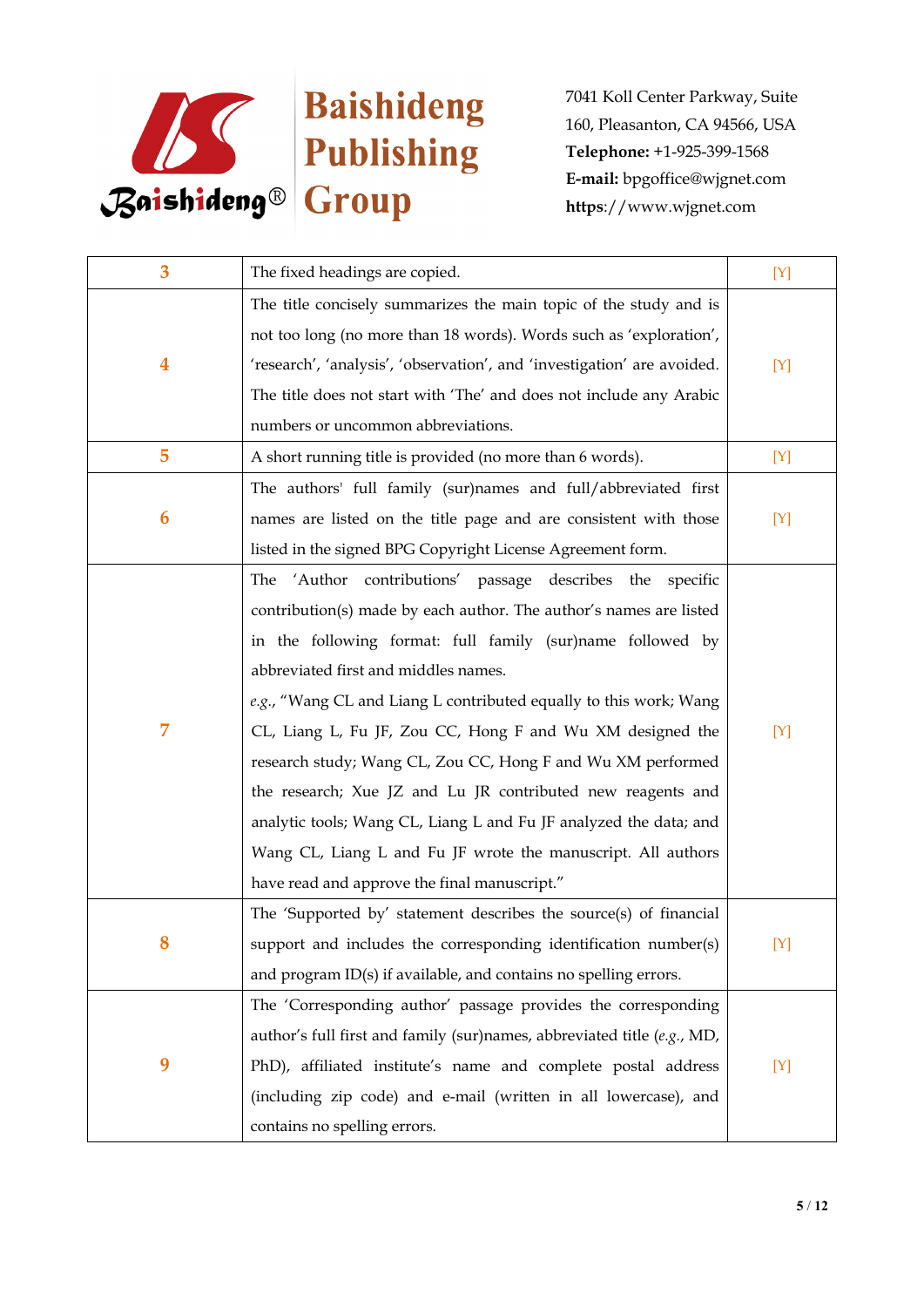

| 10 | The Manuscript Tracking information (i.e., Received, Peer review        |     |
|----|-------------------------------------------------------------------------|-----|
|    | started, First decision, Revised, Accepted, Article in press, and       | [Y] |
|    | Published online) are provided along with the corresponding editor      |     |
|    | and date for each item, and contain no spelling errors.                 |     |
|    | The Abstract section is formatted according to the article-specific     |     |
|    | style (structured vs unstructured) and word count thresholds, as        |     |
|    | follows:                                                                |     |
|    | Commentary, Frontier, Diagnostic Advances, Medical Ethics,              |     |
|    | Minireview, Review, Therapeutics Advances, and Topic Highlight:         |     |
|    | Non-structured abstract that is no less than 200 words.                 |     |
| 11 | Field of Vision, Case Report and Letter to the Editor:                  | [Y] |
|    | Non-structured abstract that is no less than 150 words.                 |     |
|    | Research articles: Structured abstract with subsections for AIM (no     |     |
|    | more than 20 words); METHODS (no less than 80 words); RESULTS           |     |
|    | (no less than 120 words); and CONCLUSION (no more than 26               |     |
|    | words).                                                                 |     |
|    | The 'Key words' list provides 5-10 keywords that reflect the main       |     |
| 12 | content of the study. The first letter of each keyword is capitalized,  | [Y] |
|    | and each keyword is separated by a semicolon.                           |     |
|    | The "citation" contains authors' names and manuscript title. The        |     |
|    | name of the first author should be typed in bold letters; the family    |     |
|    | (sur) name of all authors should be typed with the first letter         |     |
|    | capitalized, followed by their abbreviated first and middle initials.   |     |
| 13 | For example, an article by Jae Moon Yoon, Ki Young Son, Chun Sick       | [Y] |
|    | Eom, Daniel Durrance, Sang Min Park will be written as Yoon JM,         |     |
|    | Son KY, Eom CS, Durrance D, Park SM. Pre-existing diabetes              |     |
|    | mellitus increases the risk of gastric cancer: A meta-analysis. World J |     |
|    | Gastroenterol 2019; In press                                            |     |
|    | The 'Core tip' provides a summary (less than 100 words) of the          |     |
| 14 | study that outlines the most innovative and important arguments         | [Y] |
|    |                                                                         |     |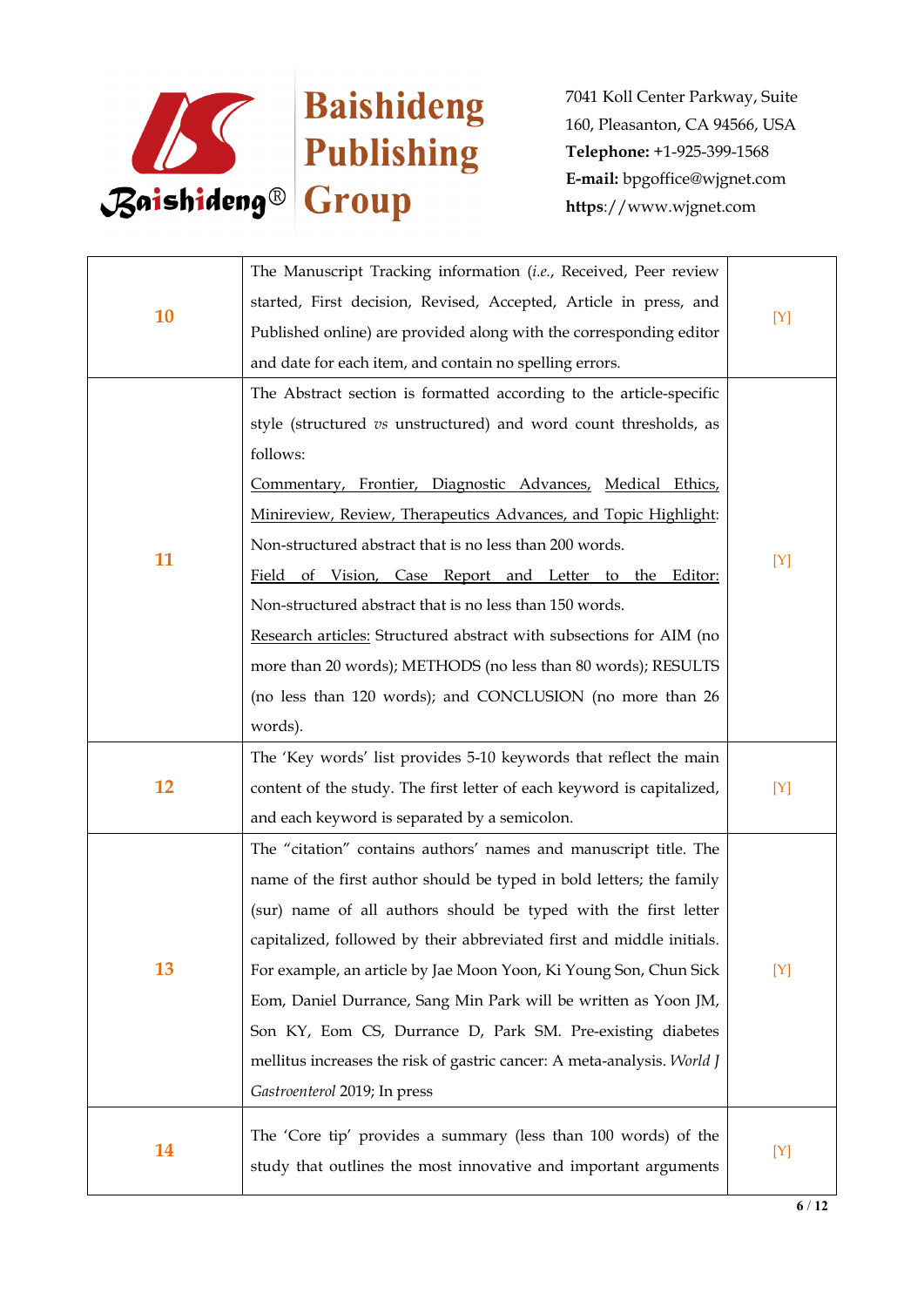

|           | and core contents of the paper and will serve to effectively attract<br>readers.               |     |
|-----------|------------------------------------------------------------------------------------------------|-----|
|           |                                                                                                |     |
|           | The 'INTRODUCTION' section clearly describes the relevant                                      |     |
|           | background information for the study. Only the most relevant and                               |     |
|           | current (within the past 5 years) literature is cited, with the                                |     |
|           | exception of rare instances of seminal literature citations. All                               |     |
|           | technical terms and/or abbreviations are explained and/or defined,                             |     |
|           | with the full name of abbreviations given upon first appearance in                             |     |
| 15        | the text and the abbreviation presented in parentheses [i.e.,                                  | [Y] |
|           | "computed tomography (CT)"]. First-person pronouns (e.g., T,                                   |     |
|           | 'we') are used appropriately to clearly indicate the work performed                            |     |
|           | by the author(s). When weaknesses of previous studies are                                      |     |
|           | described in the text to highlight the innovations related to the                              |     |
|           | current study, the information is presented carefully.                                         |     |
|           | The 'MATERIALS AND METHODS' section clearly and accurately                                     |     |
| <b>16</b> | describes all materials and methods used to obtain the data                                    |     |
|           | presented in the article and is adequate for a reader to repeat the                            | [Y] |
|           | study.                                                                                         |     |
|           | The 'RESULTS' section concisely describes the observational and                                |     |
|           | experimental results. Representative data and data that have                                   |     |
|           | scientific significance are emphasized. Data is presented in either                            |     |
| 17        | the text, a table or figure (i.e., chart, diagram, graph or image), but is                     | [Y] |
|           | not repeated among each. Information presented in the tables and                               |     |
|           | figures clearly describes the trends, meaning, and inferences.                                 |     |
|           | Results described in textual form are accurate, concise and clear.                             |     |
| <b>18</b> | Statistical symbols are accurate. Statistical significance is expressed                        |     |
|           | as ${}^{a}P$ < 0.05, ${}^{b}P$ < 0.01 (P > 0.05 usually does not need to be denoted).          |     |
|           | If there are other series of P values, $\mathbf{c}P < 0.05$ and $\mathbf{d}P < 0.01$ are used, | [Y] |
|           | and a third series of P values is expressed as $\mathbb{P}$ < 0.05 and $\mathbb{P}$ < 0.01.    |     |
|           | Statistical data is expressed as mean ± SD or mean ± SE.                                       |     |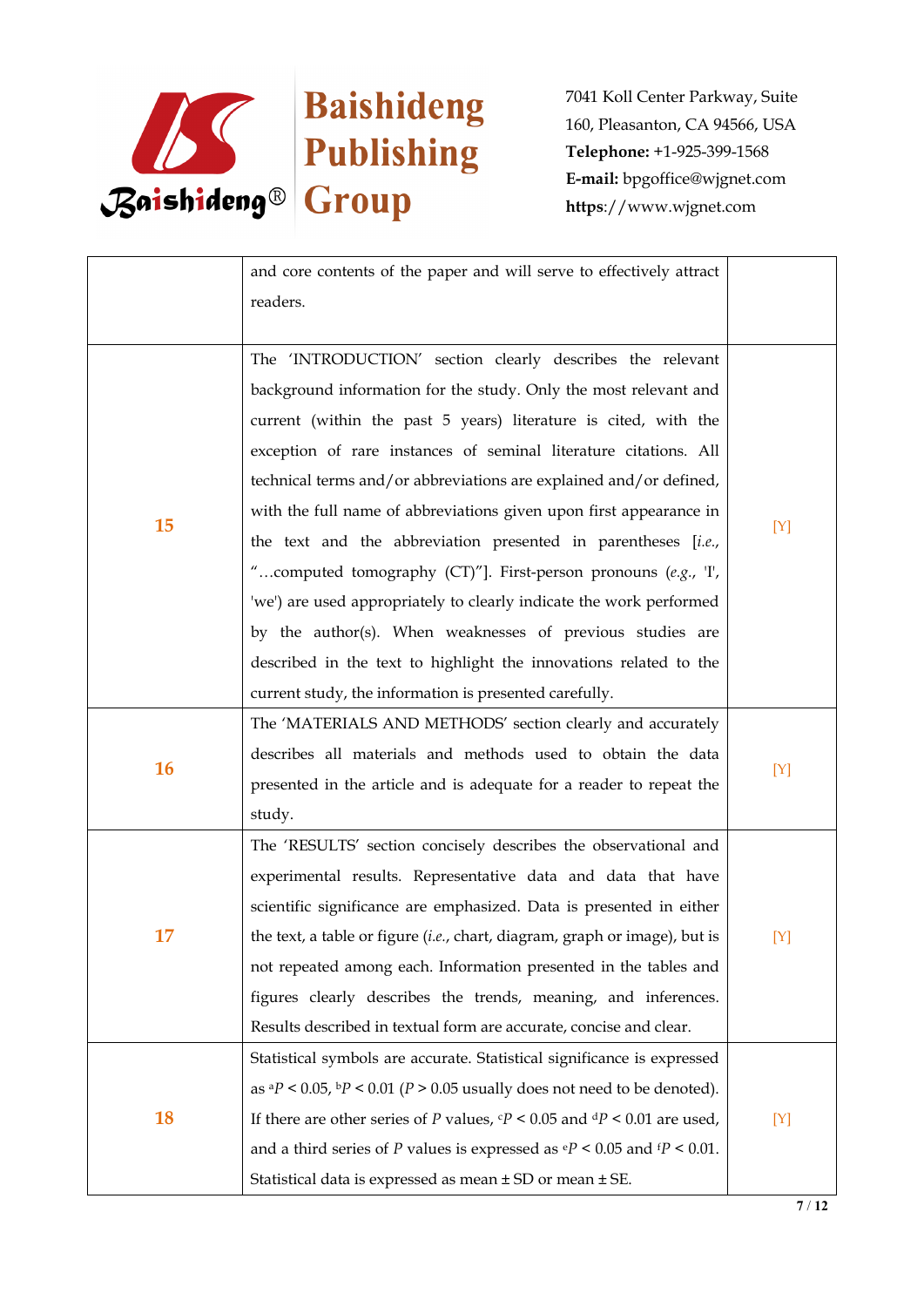

| 19 | The 'DISCUSSION' section (1) describes the main purpose and                       |     |
|----|-----------------------------------------------------------------------------------|-----|
|    | hypothesis of the study; (2) summarizes the most important results;               |     |
|    | (3) illustrates and explains the results (but does not simply repeat              |     |
|    | the data) and draws conclusions or inferences based on the results;               | [Y] |
|    | (4) points out the limitations of the study and their impact on the               |     |
|    | results, as well as proposes further advice on future research                    |     |
|    | $topic(s)$ or direction(s); and (5) describes the theoretical significance        |     |
|    | and practical value of the findings.                                              |     |
|    | The 'ACKNOWLEDGEMENTS' section expresses gratitude to any                         |     |
|    | individuals or organizations for technical support (i.e., providing               |     |
|    | instrumentation, equipment or experimental materials, and/or                      |     |
| 20 | assistance in experimental work), non-technical services (i.e., useful            | [N] |
|    | inspiration, suggestions, guidance, or review), and/or any other                  |     |
|    | auxiliary work.                                                                   |     |
| 21 | The 'ARTICLE HIGHLIGHTS' section provides comments for                            |     |
|    | original articles in accordance with the specified format.                        | [Y] |
|    | The 'REFERENCES' section lists the references in the Vancouver                    |     |
|    | style. This style uses Arabic numeral in-text citations based on the              |     |
|    | order of the first appearance of a source in the text. For citations              |     |
|    | where the author's name is indicated in the text, a superscript                   |     |
|    | number should be placed following the name (i.e, "Pang et al"). For               | [Y] |
|    | citations where no author is indicated, a superscript number should               |     |
| 22 | be placed at the end of the sentence. Respective examples are: "Ma <sup>[1]</sup> |     |
|    | reported ", "Pan et al <sup>[2-5]</sup> indicated "; "PCR has a high              |     |
|    | sensitivity <sup>[6,9]</sup> ." No superscript numbers are used when the          |     |
|    | reference number is described in the text; for example, "The                      |     |
|    | experimental method used has been described in reference [8]." The                |     |
|    | style of reference citations in tables is the same as that in the text            |     |
|    | $(e.g., Pan et al[2-5], please see reference [8]).$                               |     |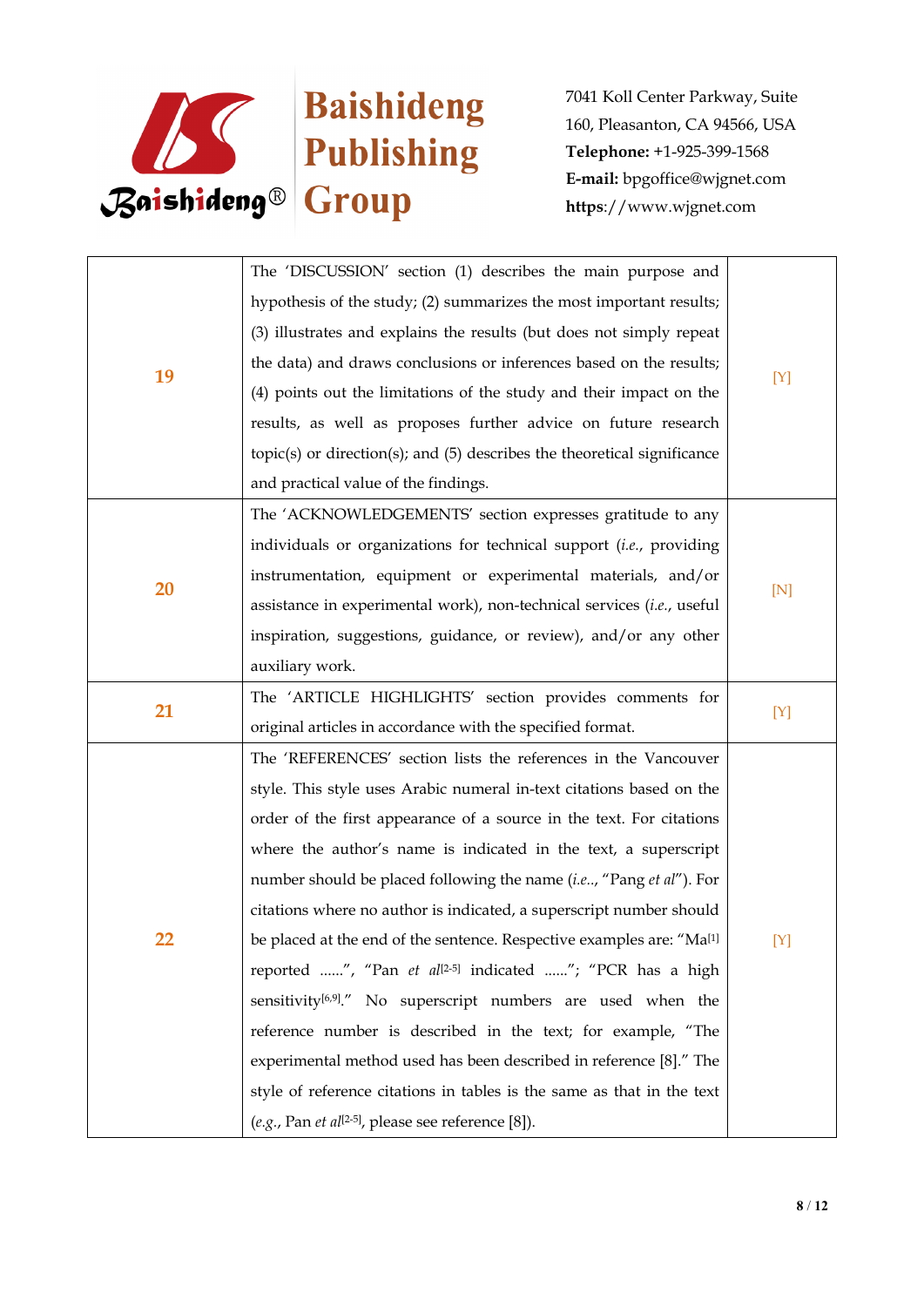

|    | Journal references have been verified to ensure that there are no                   |     |
|----|-------------------------------------------------------------------------------------|-----|
|    | duplicate references and that the PMID numbers are correct. For                     |     |
|    | references not yet included in PubMed: the name of Chinese                          |     |
|    | journals is spelled out using Chinese Pinyin, with the first letter of              |     |
| 23 | each word capitalized (e.g., Shijie Huaren Xiaohua Zazhi); the name of              | [Y] |
|    | journals in other languages are listed according to indexing                        |     |
|    | information retrieved from Google. Book references are presented                    |     |
|    | with all the information relevant to the electronic version.                        |     |
|    | The number of cited references is appropriate for the article type, as              |     |
|    | follows:                                                                            |     |
| 24 | Commentary: no less than 50;                                                        |     |
|    | Review: no less than 100;                                                           | [Y] |
|    | Article: no less than 30/26;                                                        |     |
|    | Case Report and Letter to the Editor: no less than 1.                               |     |
|    | The ethics-related statements are provided in accordance with the                   |     |
| 25 | manuscript type (e.g., Manuscript No.-Institutional review board                    | [Y] |
|    | statement, Manuscript No.-Animal care and use statement, etc.).                     |     |
|    | The names of the peer reviewers and the scientific editor are present               |     |
| 26 | at the end of the paper $(e.g., P\text{-}Reviewer: Hugot D \text{ S-Editor: Wang})$ | [Y] |
|    | JL).                                                                                |     |
|    | The order and numerical labeling of tables and figures is consistent                |     |
|    | with their appearance and presentation in the text. Symbols in                      |     |
|    | tables (e.g., +, -, ×, ÷, *) correctly correspond to the definitions in the         |     |
| 27 | footnotes. Only one legend is provided for each multi-panel figure                  | [Y] |
|    | consisting of color graphs, black and white graphs, or line graphs                  |     |
|    | that depicts data of the same theme. For example: Figure 1                          |     |
|    | Pathological changes in atrophic gastritis tissue before and after                  |     |
|    | treatment. A: ; B: ; C: ; D: ; E: ; F:                                              |     |
| 28 | Split pictures include flow charts, line graphs, histograms, and                    | [Y] |
|    | graphs including text. Unsplit pictures include meta-analysis                       |     |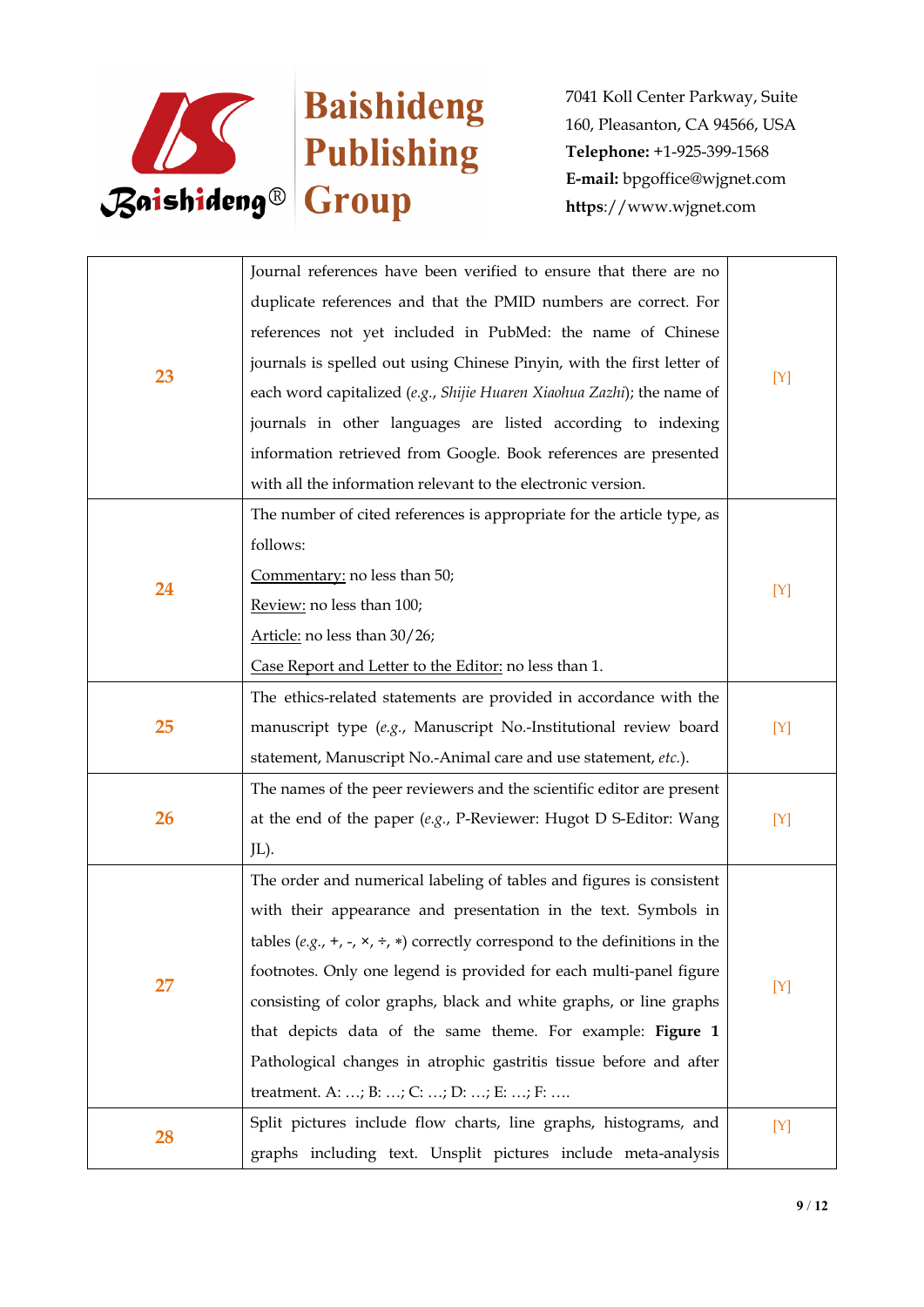

|    | diagrams, PCR amplification curves, and survival curves.               |       |
|----|------------------------------------------------------------------------|-------|
| 29 | The author(s) highlighted the changes made to the manuscript           |       |
|    | according to the peer-reviewers' comments.                             | $[Y]$ |
| 30 | The responses to the peer-reviewers' comments are consistent with      |       |
|    | the changes made to the manuscript.                                    | [Y]   |
|    | The revised manuscript is provided (file name: Manuscript              |       |
|    | No.-Review; e.g., 870- Review).                                        |       |
|    | The letter of peer-reviewers' comments is provided (file name:         |       |
| 31 | Manuscript No.-Peer-review(s); e.g., 870-Peer-review(s)).              | $[Y]$ |
|    | response letter is provided (file name: Manuscript<br>The              |       |
|    | No.-Answering reviewers; e.g., 870-Answering reviewers).               |       |
|    | The related ethics and relevant documents are provided, such as (1)    |       |
|    | Approved grant application form(s) or funding agency copy of any       |       |
|    | approval document(s) (file name: Manuscript No.-Grant application      |       |
|    | form(s)); (2) Biostatistics review certificate (file name: Manuscript  |       |
|    | No.-Biostatistics statement); (3) Conflict-of-interest statement (file |       |
|    | name: Manuscript No.-Conflict-of-interest statement); (4) Clinical     |       |
|    | trial registration statement (file name: Manuscript No.-Clinical trial |       |
| 32 | registration statement); (5) Institutional review board approval form  | $[Y]$ |
|    | or document (file name: Manuscript No.-Institutional review board      |       |
|    | statement); (6) Institutional animal care and use committee            |       |
|    | document<br>(file<br>approval<br>form<br>Manuscript<br>or<br>name:     |       |
|    | No.-Institutional animal care and use committee statement), and (7)    |       |
|    | Signed informed consent form(s) or document(s) (file name:             |       |
|    | Manuscript No.-Informed consent statement).                            |       |
| 33 | All authors signed the BPG Copyright license agreement form (file      |       |
|    | Manuscript No.-Copyright license<br>agreement;<br>name:<br>e.g.,       | [Y]   |
|    | 870-Copyright license agreement).                                      |       |
|    | The language certificate provided by authors who are non-native        |       |
| 34 | speakers of English meets the BPG requirements (file name:             | [Y]   |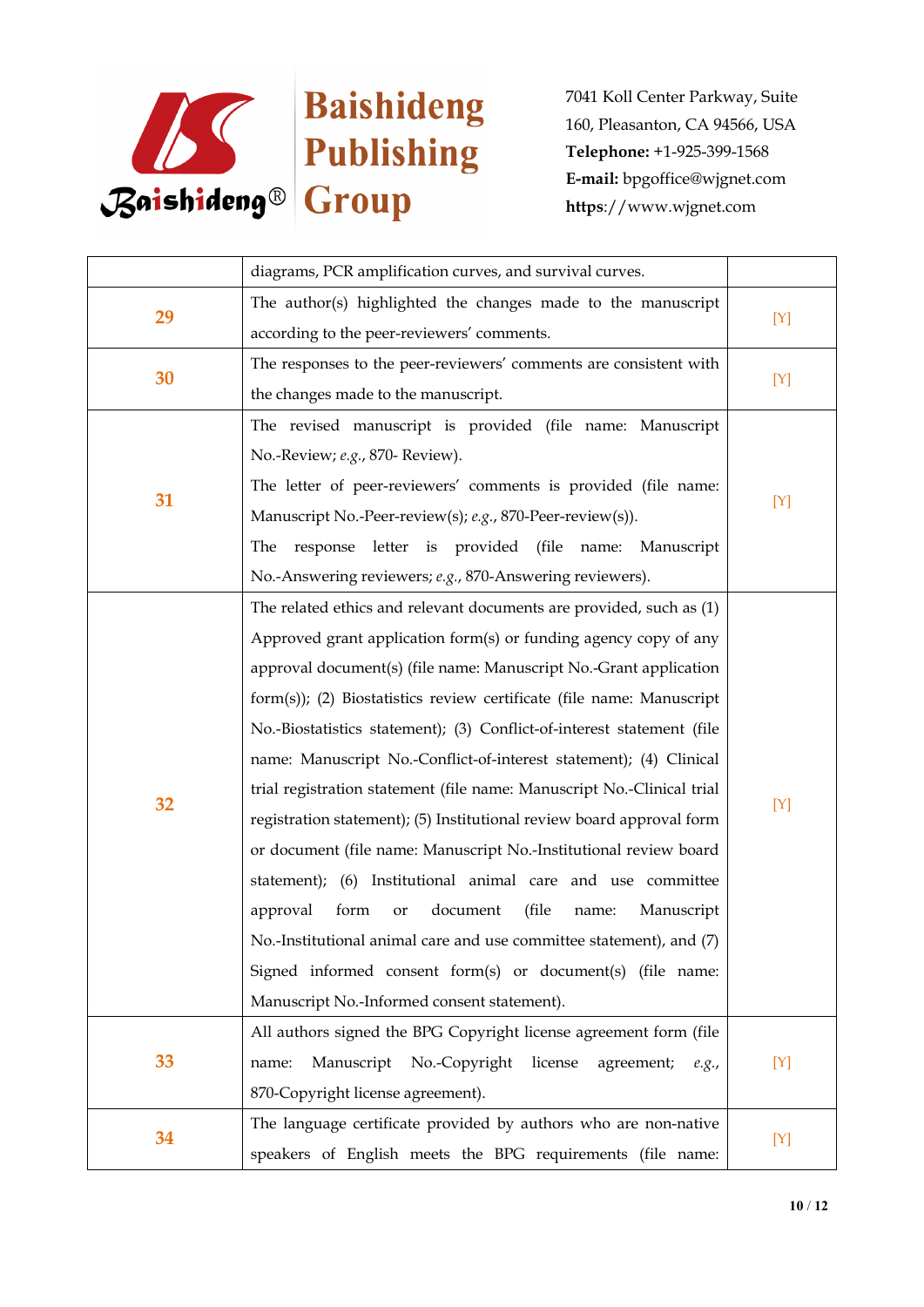

|                         | Manuscript No.-Language certificate; e.g., 870-Language certificate).                                            |     |
|-------------------------|------------------------------------------------------------------------------------------------------------------|-----|
|                         | The photos licensed in the Agreement for Use of Personal Photos                                                  |     |
|                         | are consistent with those in the paper (file name: Manuscript                                                    |     |
| 35                      | No.-Agreement for use of personal photos; e.g., 870-Agreement for                                                | [N] |
|                         | use of personal photos).                                                                                         |     |
|                         | This document (Checklist of Responsibilities for Scientific Editors)                                             |     |
| 36                      | has been saved under the file name: manuscript No.-Scientific                                                    | [Y] |
|                         | editor work list (e.g., 870-Scientific editor work list).                                                        |     |
|                         | A CrossCheck investigation (an effective tool for detecting unoriginal                                           |     |
|                         | content, enabling our editors to preserve the journal's integrity and                                            |     |
|                         | the authors' copyright) has been performed for the manuscript via                                                |     |
|                         | the website: http://www.ithenticate.com/. The results document                                                   |     |
|                         | contains the following information for the manuscript: "Name of                                                  |     |
| 37                      | journal", "Manuscript No.", "Columns", "Title" and "Author list".                                                | [Y] |
|                         | The Figure of the CrossCheck results is saved in JPEG format (.jpg) at                                           |     |
|                         | 1440 $\times$ 680 pixel resolution. The PDF of the CrossCheck results has                                        |     |
|                         | been saved under the file name: manuscript No.- CrossCheck report                                                |     |
|                         | (e.g., 870-CrossCheck report). The Google searches have also been                                                |     |
|                         | performed to further ensure publication of original content.                                                     |     |
|                         | The text of the manuscript is typed in Book Antiqua font, 12 pt, with                                            |     |
| 38                      | 1.5 line spacing.                                                                                                | [Y] |
|                         | The primary responsibilities of our scientific editors include carefully checking the                            |     |
|                         | entire manuscript and all accompanying materials for: (1) errors in spelling,                                    |     |
| <b>Responsibilities</b> | grammar, punctuation and wording; (2) suitability of tables, figures, figure data and                            |     |
| of scientific           |                                                                                                                  |     |
| editors                 | legends; (3) accurate and appropriate presentation of symbols (e.g. +, -, $\times$ , $\div$ , $\%$ , $\ast$ ) in |     |
|                         | tables and figures; and (4) complete and comprehensive revision of the manuscript                                |     |
|                         | according to the reviewers' comments.                                                                            |     |